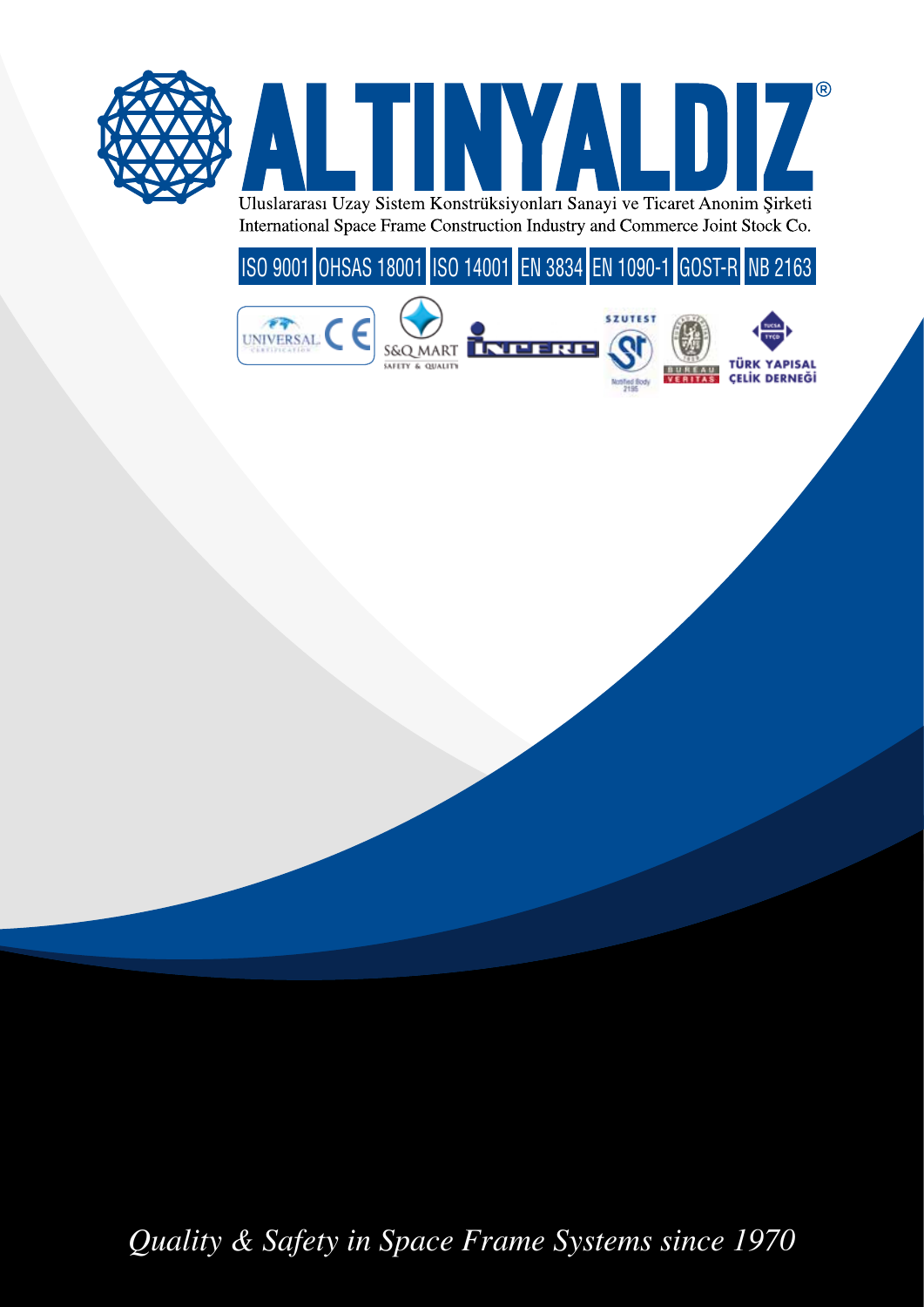1. Aircraft Hangar – Dubai - United Arab Emirates. 2. MCM Aircraft Hangar – Malta. 3. Ice Hockey Arena – Khanty Mansiysk - Russian Federation. 4. Cairo International Airport – Cairo - Egypt. 5. Bim Store – Torbali - Turkiye. 6. Coconut Oil Factory – Akwa Ibom - Nigeria. 7. Cirque Arena – Ashgabat - Turkmenistan. 8. King Saudi University Stadium – Riyadh - Saudi Arabia.









## **Advantages of Space Frame Systems**

## **Fields of Activities**

- Lower infrastructure costs due to light structure
- Cost advantage compared to steel and concrete structure systems
- Allowance for different geometric design solutions
- Continious design & engineering support from our experienced technical team
- Accurate manufacturing and installation
- Easy adaptation & connection to steel and reinforced concrete beams and columns
- Facilitation to connect suspended ceilings & ventilation systems due to modular structure
- Hot dipped galvanized & powder coated fabrication against corrosion
- Advantage of painting inner sides of pipes with primer by special equipment against corrosion
- Easy transportation
- Short construction period at site
- Easy and fast disassembly

- Cement Plants
- Coal and Sulphur Plants
- Swimming Pools
- Shopping Malls
- Military Facilities
- Aircraft Hangars
- Terminal Buildings
- Mosques
- Industrial Buildings
- Sports Halls
- Logistics Facilities
- Entertainment Halls
- Multipurpose Halls
- Airports
- Showrooms and Museums
- Ice Hockey Arenas
- Storage Buildings
- Cold Storage Buildings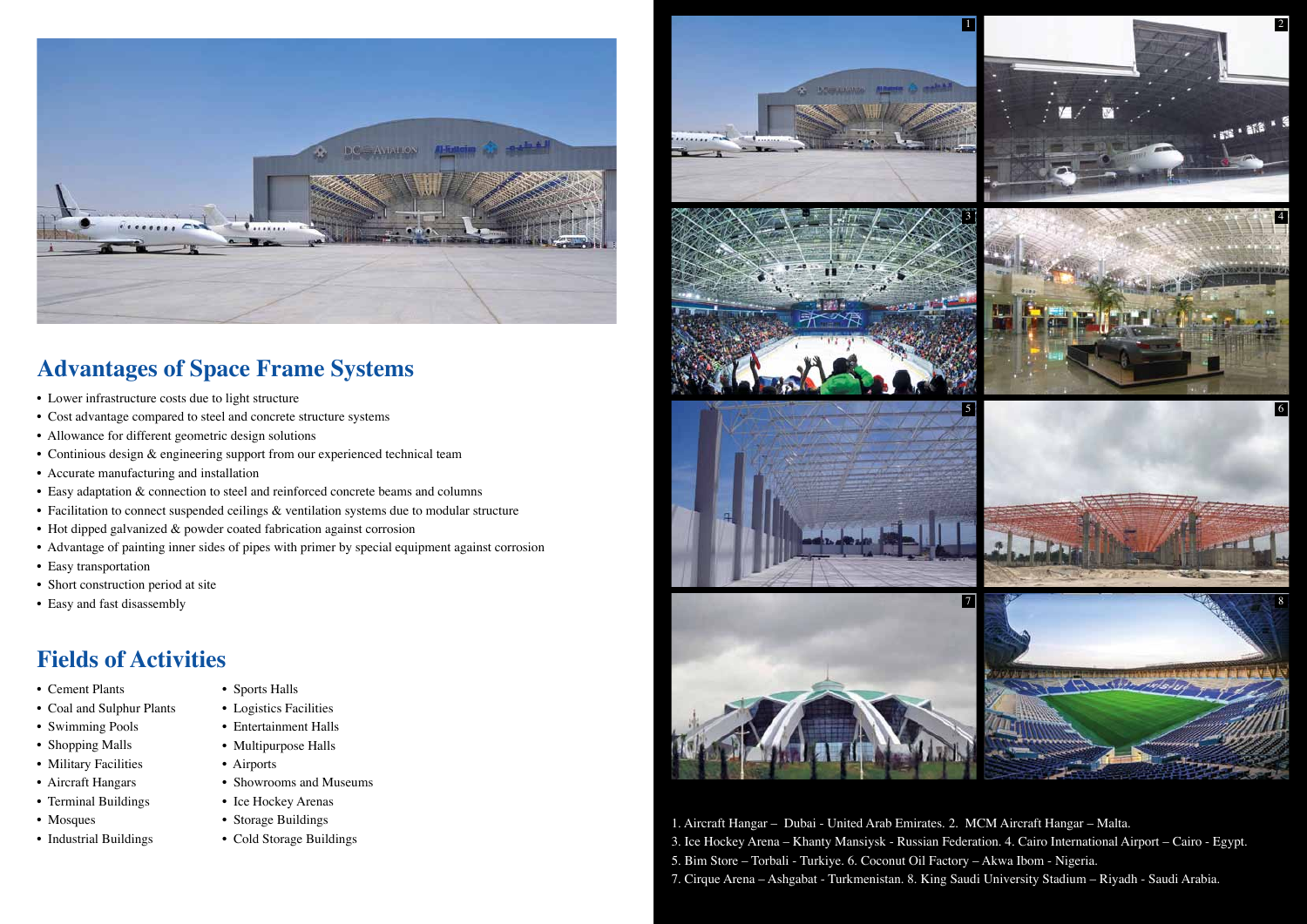17. Terzi Baba Mosque – Erzincan - Turkiye. 18. Financial Bank District – Almaty - Kazakhistan. 19. Turkish Metal Cyndicate Sports Hall – Ankara - Turkiye. 20. Dincer Cement Plant – Bilecik - Turkiye. 21. Duzce Cement Plant – Bolu - Turkiye. 22. Izmir Adnan Menderes Airport – Izmir - Turkiye. 23. Sisecam Glass Factory – Eskisehir - Turkiye. 24. Soma Thermal Power Plant – Manisa - Turkiye.

9. TUYAP Fair & Exhibition Center – Istanbul - Turkiye. 10. Truck Garage – Karbala - Iraq. 11. Sonmez Cement Plant – Adana - Turkiye. 12. Akçansa Cement Plant – Canakkale - Turkiye. 13. Ruwais Sulphur Handling – Abu Dhabi - U.A.E. 14. Limak Anka Cement Plant – Ankara - Turkiye. 15. Ataturk Int. Airport New Terminal – Istanbul - Turkiye. 16. Tbilisi International Airport – Tbilisi - Georgia.





















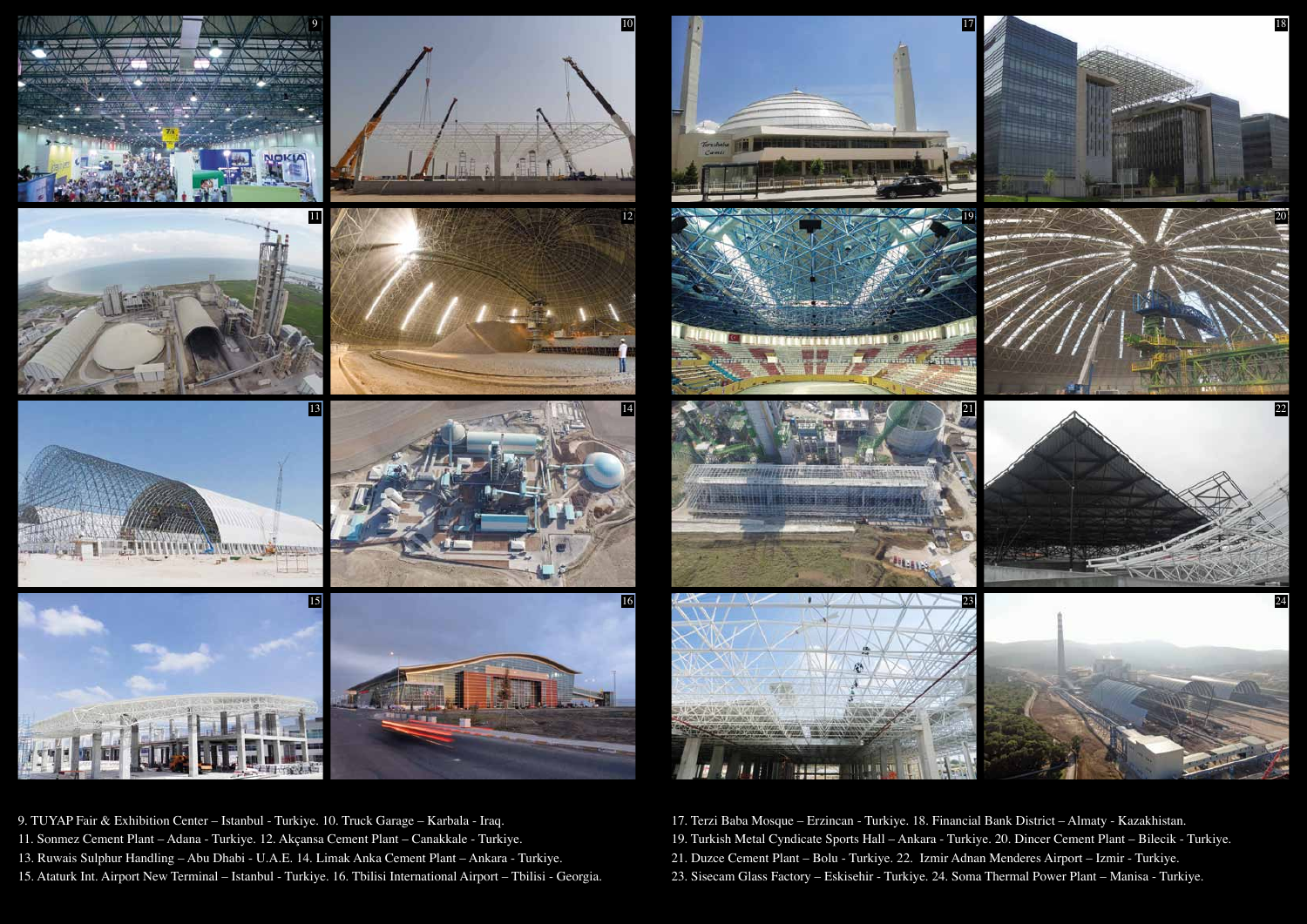33. Sabahiya Park Pyramid – Salmiya - Kuwait. 34. Skopje International Airport - Macedonia. 35. Hippodrome Area – Ashgabat -Turkmenistan. 36. Domodedovskiy Shopping Centre – Moscow - Russian. 37. King Abdulaziz International Airport – Jeddah - Saudi Arabia. 38. Shipyard –Turkmenbashi - Turkmenistan. 39. Soma Cement Plant – Manisa - Turkiye. 40. Izdemir Coal Plant – Izmir - Turkiye.

25. Identity Authority Building – Abu Dhabi - U.A.E. 26. Antalya International Airport Terminal 2 – Antalya -Turkiye.

- 27. Oryx International School Doha Qatar. 28. Salwa Dahab Mountains Water & Adventure Park Qatar.
- 29. Baticim Cement Plant Aydin Turkiye. 30. Cimsa Cement Plant Afyon Turkiye.
- 31. Bank Muscat Headquarters Building Muscat Oman. 32. Tennis Court Salamanca Spain.